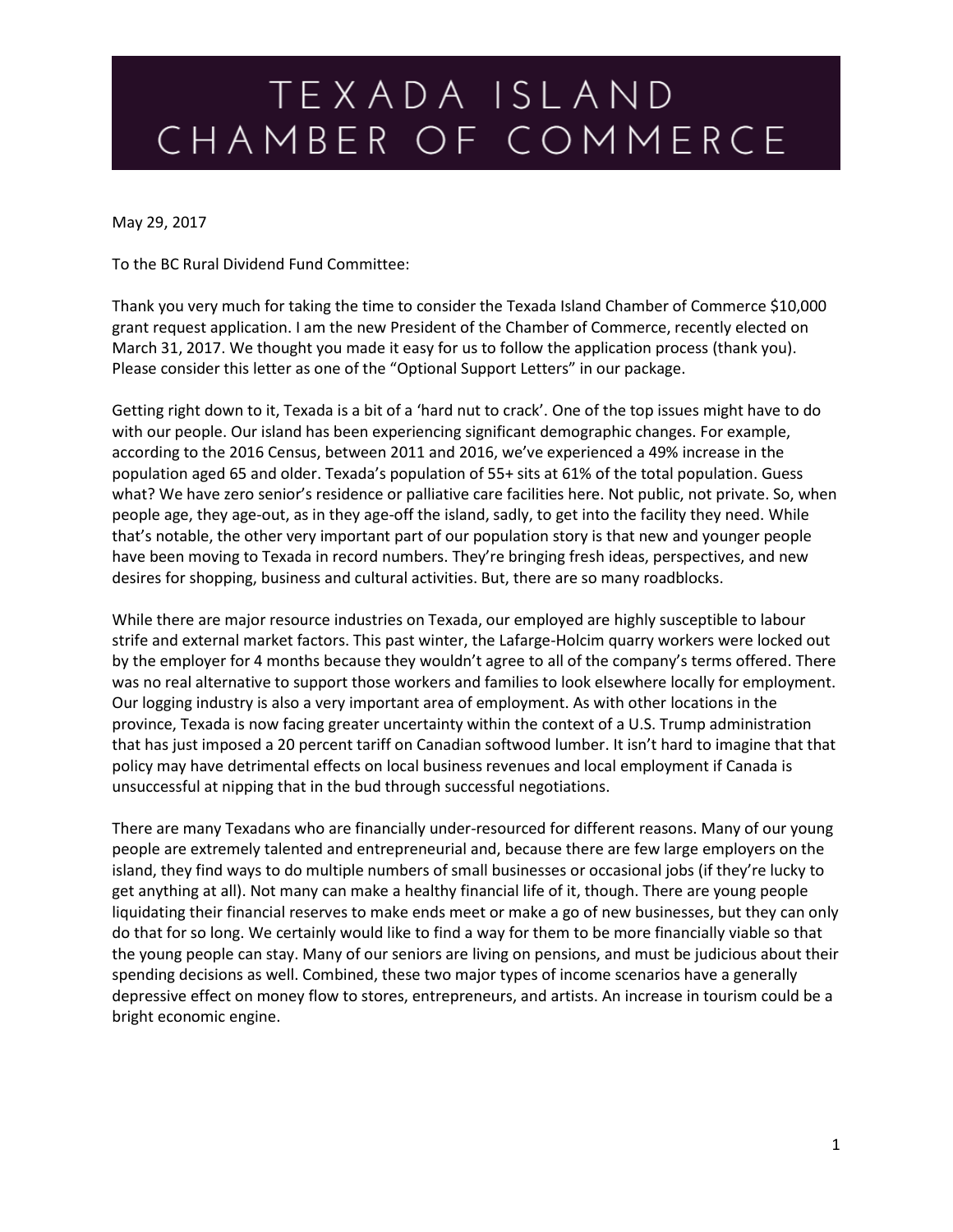In the recent past, the province was approached to help our island obtain public transportation. The answer was that our numbers didn't warrant taxpayer-supported assistance. Therefore, we don't have any public ground transportation at all. This makes it extremely hard on young people, families, seniors, and tourists. Some would argue that solving local ground transportation would be 'economic development' for Texada. There's one bus, once a week, which picks up people in each village (Gillies Bay and Van Anda) to take them off-island to Powell River. That's it. The lack of island transportation is an enormous roadblock for locals and for tourists. The Chamber of Commerce is looking to the Texada Island Inn (a bar, restaurant and hotel undergoing reconstruction) to provide a van and driver that could do pick-ups and drop-offs. One of our new directors on the board of the Chamber has ground transportation as his main responsibility and he is making a solid effort to find solutions for this issue. We may also look to Bowen Island regarding their Linking Island Friendly Transportation (LIFT) formal hitchhiking program as a possible solution, among other ideas. It would be fantastic if a consultant had solid recommendations for us in this regard.

Our burgeoning aviation community sees about 500 small aircraft landing annually because Texada has the only paved runway of all the Gulf Islands. People love to fly here. If we had the capacity to build a modest mobile restaurant and an aviation fuel facility at the airport, we would likely receive many more aviation visitors. Once they land – there's no bus for them. There's no car rental company outpost. There's no taxi service either. We've since placed 6 well-functioning bicycles with helmets at the airport, but it's not always everyone's first choice to hop on a bike, especially in the rainy months. It would only be safe for them to ride to the Gillies Bay side of the island. We also have a private boat club that receives about 500 transient vessels per year, and many of those boats have at least 2 people in them – which essentially increases tourists in significant numbers, especially compared to our population but again – without public transportation – boating visitors are limited to walking around the Van Anda Village.

In 2015 Islanders voted 95% to try and get BC Ferries service from Texada to Comox. Surprise! (Not.) No response to us from the Ferry Advisory Committee or BC Ferries. So, two-and-a-half years later our commute is still 5 hours-long to get to Vancouver Island because the schedules to take the two ferries to get there are totally impractically arranged. Our entrepreneurs and larger businesses need to get to Vancouver Island because not all goods and services can be purchased in Powell River (our 1-ferry commute). Also, due to our low population, many businesses need to open their customer base to Vancouver Island to thrive, or simply survive. We would also love to receive tourists from Vancouver Island to bring more off-island dollars to our businesses. The bright light is that last Thurs May 25, 2017 (2 and a half years after our major lobby), BC Ferries and the Ferry Advisory Committee finally voted to take our request for appropriate service to Comox seriously. They're actually going to entertain this idea now – and that holds a promise to change a lot on the economic development front for Texada.

Last Fall we discovered that Destination BC did not have a page for Texada Island, which is a major failure as it is such an effective tourism engine in our province. Since then I have had over 30 email exchanges with one of their managers and, despite their initial protestations that we "wait at least one more year for their website revamp", thankfully, they've agreed to upload a Texada landing page and photos for us "now" (likely going live within the next month). Having a home on Destination BC could greatly improve Texada's visibility and ability to attract tourists.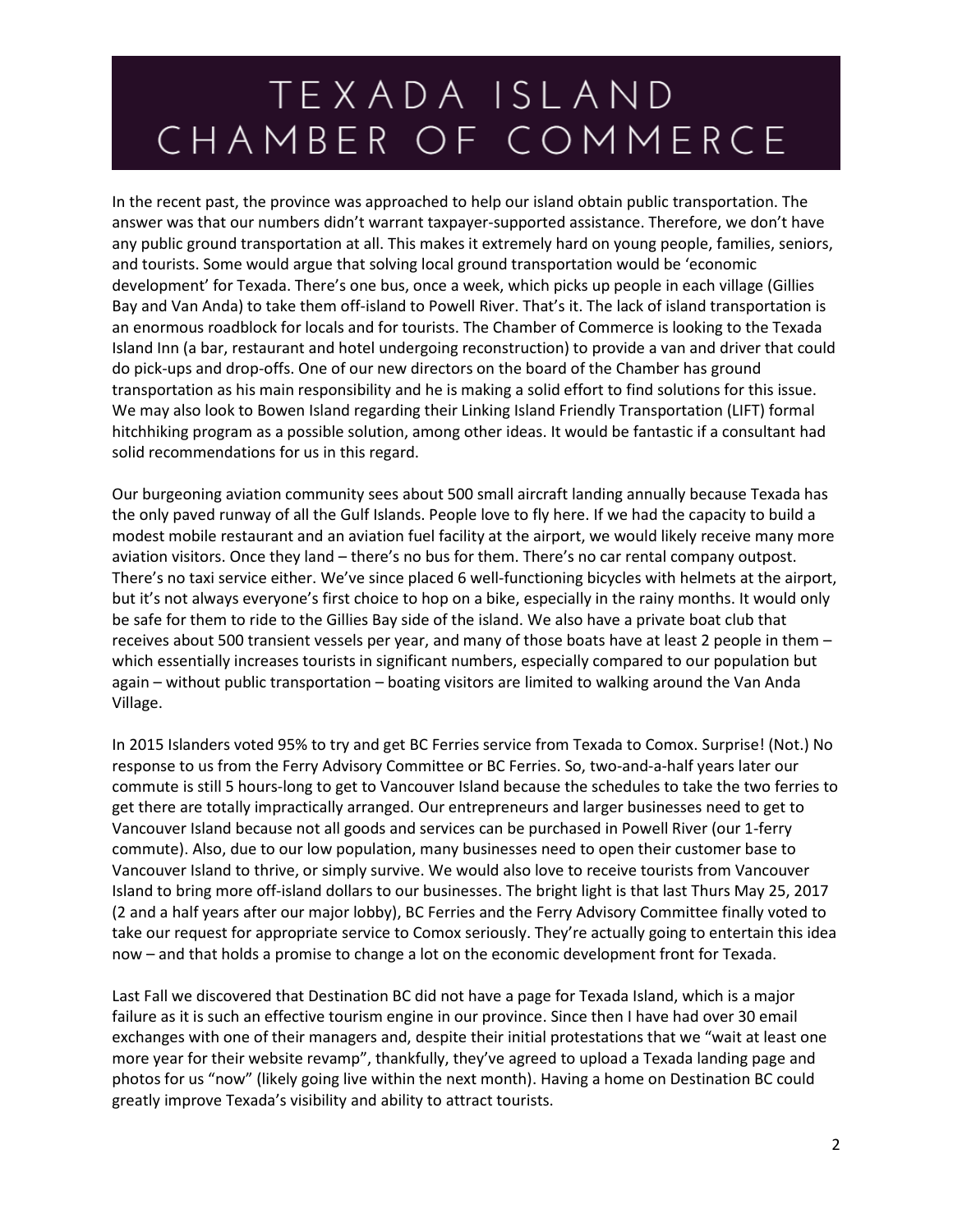Although Texada is 'on the Sunshine Coast', BC Ferries also doesn't register Texada as a possible visit destination on their Sunshine Coast and Vancouver Island Circle Tour. So, the largest of the Gulf Islands has somehow remained very invisible. At the BC Ferries & Ferry Advisory Committee meeting last week, they suggested that once Destination BC has a page for us 'perhaps' BC Ferries could link to us. We can hope that with tenacity we may be able to move that needle as well.



See that very big and long island to the right of Comox? That's TEXADA! The yellow highlighter denotes BC Ferries Sunshine Coast Circle Tour. If they penned in a straight line from Powell River to Texada on this map, we might just register as a Sunshine Coast destination!

*We could always hope that wouldn't be too hard for BC Ferries to change if we engage in a persistent email and phone campaign … Yes, it's on our to-do list now.* 

Many residents don't feel Texada has adequate infrastructure to receive tourists, however – particularly in camping facilities, hotels, inns or home-lodging businesses like Airbnb. People can say a lot of things but, frankly, the research hasn't recently been done. I think it would be more accurate to say that nobody knows for sure how many actual rooms are available so that sentiment is possibly more likely assumptions that are not well founded. We don't know. A consultant could assist us with this research.

There are so many areas around the island that could be excellent marketing stations for what businesses have to offer but it doesn't seem like the whole 'signage stations situation' has been worked out – particularly with the whole 'inclement rainy weather thing'. So, most businesses operate very 'mysteriously'. Locals don't tend to easily know where entrepreneurs are or what they're doing, let alone relying on tourists to provide us with their precious dollars. And, as I highlighted earlier, all the new people arriving are settling in and doing their best to figure out how to market their offerings. The Chamber is now starting to find ways to help them improve on-island marketing but maybe there are ways that an expert consultant could assist us as well.

The Chamber of Commerce has just gone through quite a reinvigoration process. We have updated our vision statement, which is now: Promote business in a way that celebrates community and supports a healthy, economically sustainable and rural way of life on Texada. At our Mar 31, 2017 Annual General Meeting our organization has now increased our board from a small number of active directors to the full complement of 13 and 12 of these are business owners, which is also a significant change to the face and operations of our organization. There's now a much more active desire to find a way to support local, increase visibility for new businesses and entrepreneurs.